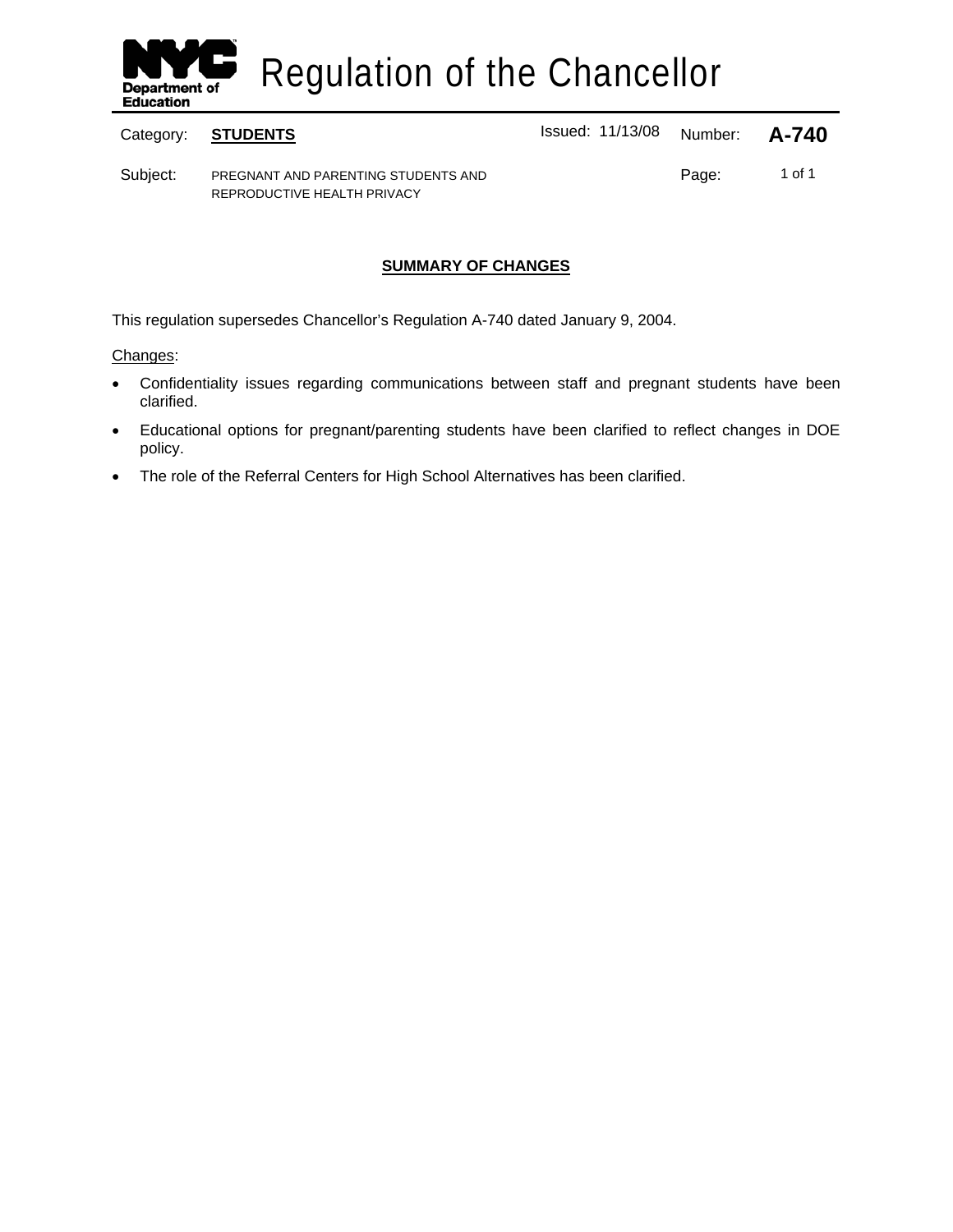### **ABSTRACT**

This regulation supersedes and replaces Chancellor's Regulation A-740 dated January 9, 2004.

Pregnant students of compulsory school age are required to attend school unless medical reasons indicate to the contrary. The purpose of this regulation is to clarify the role and responsibility of school personnel in implementing this policy. It includes procedures for which school personnel are responsible during and after a student's pregnancy.

#### **I. OVERVIEW**

The DOE is committed to ensuring that pregnant and parenting students are provided with the programs and services that will allow them to remain in school and to participate fully as consistent with applicable laws and DOE policy.

#### **II. RIGHTS OF PREGNANT AND PARENTING STUDENTS**

- A. Pregnant and parenting students of compulsory school age are required to attend school. These students have the right to remain in their schools and to receive programs and services to continue their education and to participate fully in school during their pregnancy and/or as a student parent.
- B. Pregnant and parenting students have the right to fully participate in educational programs and activities including any class or extracurricular activity for which they are otherwise eligible without requiring a specific certificate of medical clearance simply because they are pregnant or parenting.
- C. If a leave is determined necessary for medical reasons, at the end of this leave, the student is required to return to the school of record and has the right to be immediately reinstated. The school must arrange for appropriate academic and guidance support to enable the student to return to her regular school program.
- D. Students who believe that they have been subject to discrimination or harassment due to their pregnancy may file a complaint or seek resolution in accordance with Chancellor's Regulation A-830.

#### **III. RESPONSIBILITY OF THE PRINCIPAL AND SCHOOL STAFF**

- A. Principal's Responsibility
	- 1. The principal shall ensure that all staff and pregnant and parenting students are made aware of their student rights and responsibilities set forth in this regulation to help students stay on track toward graduation.
	- 2. Schools should provide pregnant and parenting students with assignments, classwork, and additional support to ensure they keep up with class requirements if they are absent for medical reasons.
	- 3. Each principal is responsible for providing pregnant/parenting students with access to information about pregnancy-related health care, child care, and/or related services. The principal may designate responsibility for providing this information to a guidance counselor, health education teacher, or other appropriately trained personnel. In addition, the principal or designated faculty member shall inform such students of their educational rights and responsibilities and shall support students in obtaining appropriate academic and guidance support services to enable them to continue their education and to participate fully in school during pregnancy and as student parents. The designated faculty member shall work under the supervision of the principal and shall ensure the coordination of the delivery of the services to the student.

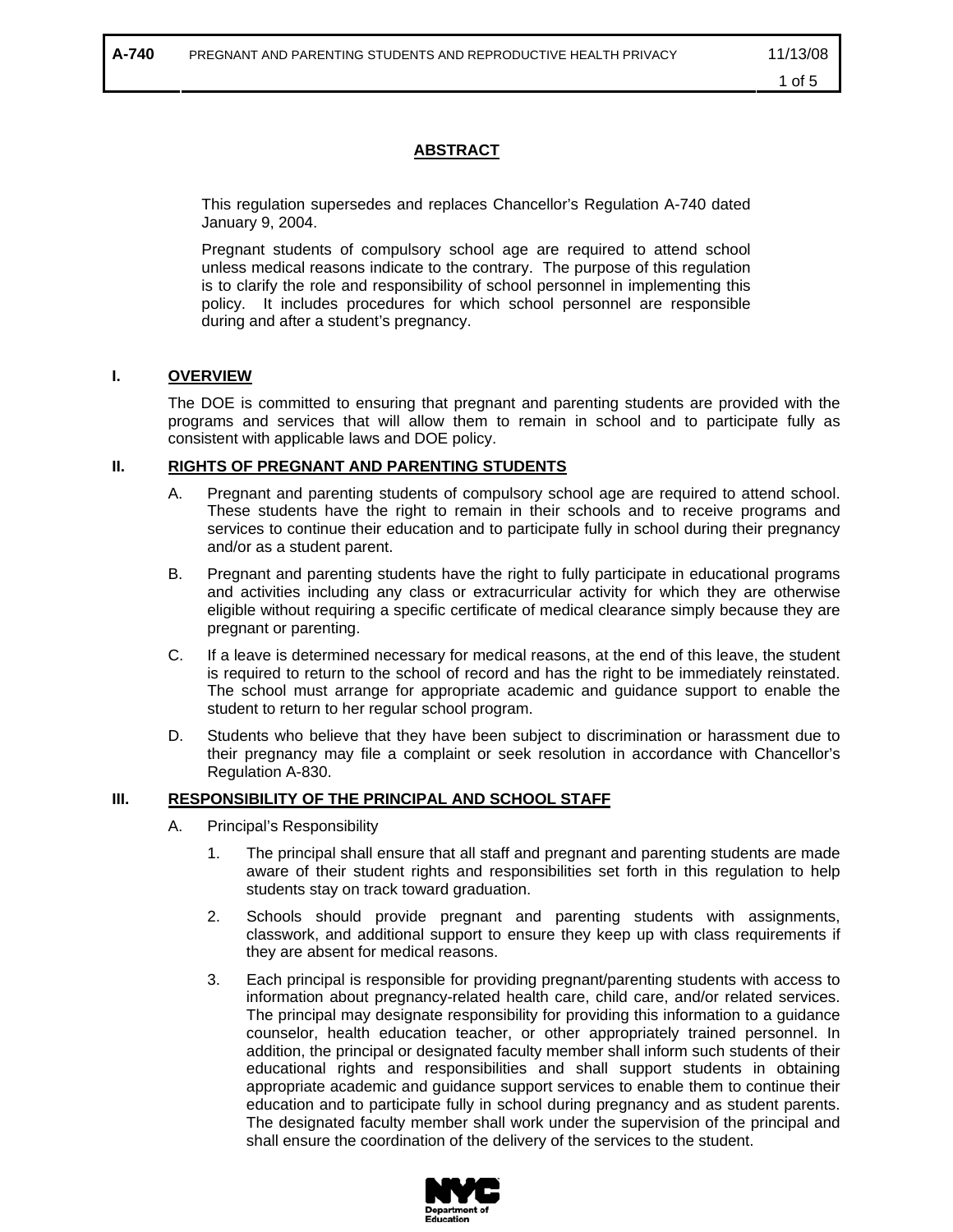- 4. If a pregnant student has a medical reason to limit her participation in her regular school program, it is the responsibility of the student/parent to provide the school with appropriate documentation from her medical provider. The principal or designee shall establish procedures to develop an educational plan consistent with the health care provider's instructions. Subject teachers should be alerted if special considerations for the student's health are required. Schools should make reasonable accommodations when provided with such information in the same manner as is provided to any other student with a health condition.
- B. Attendance Procedures

If a medical reason warrants an absence, regular attendance procedures must be followed. Please refer to Chancellor's Regulation A-210 for information regarding standards and procedures for attendance and documentation of medical absences.

- C. Home Instruction
	- 1. A pregnant or parenting student's school of record is responsible for her educational welfare. Some students may be eligible for home instruction. A student may request home instruction in accordance with Chancellor's Regulation A-170. The regulation provides details of eligibility requirements. For example, a student's health care provider must certify that there is a special condition that warrants home instruction.
	- 2. When the school of record is notified of a student's readiness to return, school personnel must facilitate the student's prompt return. The school must immediately accept the student. Under no circumstances may a school refuse to accept a student who is medically able to return. In order to ensure a smooth transition, the school should schedule a meeting with the student and her parents and appropriate school staff to discuss available guidance, instructional, and support services at the school and to develop a plan for the student's return. If the student indicates that she is in need of child care, the school shall provide the student with information about the LYFE program as set forth in Section IV below.

#### **IV. OPTIONS AVAILABLE TO PREGNANT AND PARENTING STUDENTS**

- A. Pregnant and parenting students have the right to remain in their current schools. If a student wishes to transfer to another school, it is the responsibility of the principal or a designee, to help the student and/or her parent/guardian explore DOE educational options for successful completion of graduation requirements.
- B. A pregnant student who does not wish to remain in her present school may transfer to her zoned school. The principal, appropriate faculty, and the student and/or her parent/guardian will work with the Office of Student Enrollment (OSE) to identify an appropriate placement for the student.
- C. A pregnant student or student parent who is attending a school that requires undue travel may request a hardship transfer with appropriate documentation, to a school closer to her home. The principal, appropriate faculty, and the student and/or her parent/guardian will work with OSE to identify an appropriate placement for the student.
- D. The LYFE program (Living for the Young Family through Education) provides school-based infant and toddler care for student fathers and mothers. A select number of DOE school sites have child care facilities through the LYFE program. If a pregnant student or student parent is in need of child care, the school should support the student in reaching out to the LYFE program directly. If students encounter difficulty in accessing LYFE services from their current schools, they may seek further information and guidance at a Referral Center for High School Alternatives. The Referral Centers for High School Alternatives are staffed with counselors and specialists who can help students formulate a plan to progress toward graduation. Contact information for the LYFE program and The Referral Center in each borough is listed at the end of this document.

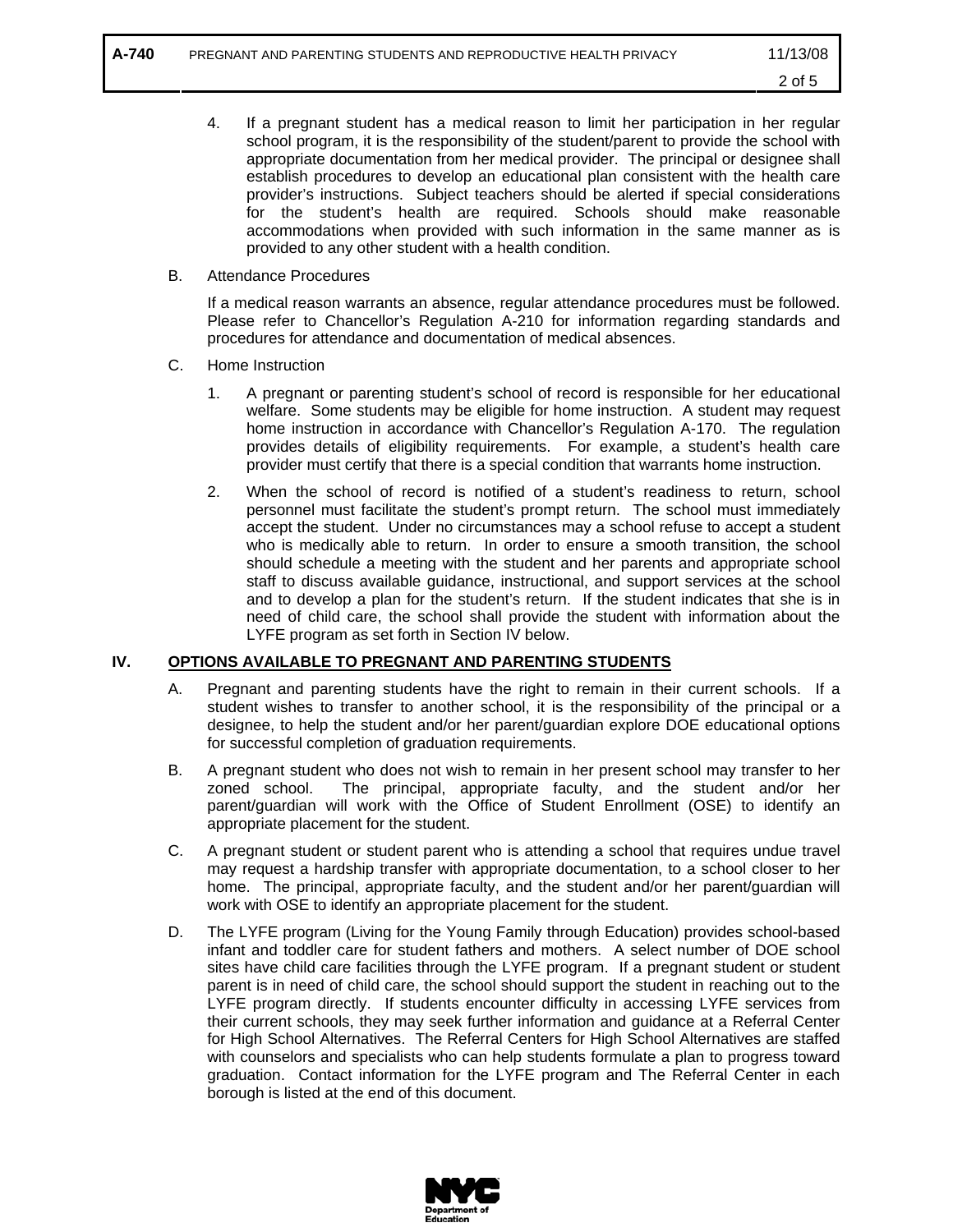### **V. PRIVACY CONCERNING MATTERS OF REPRODUCTIVE HEALTH**

- A. School officials and administrators must at all times be cognizant of the highly sensitive nature of information regarding student pregnancy, sexual activity, HIV/AIDS, and sexually transmitted diseases. School staff must exercise professionalism and be respectful of student privacy in discussing these matters.
- B. School officials shall not demand or require any student to undergo tests for pregnancy, sexually transmitted diseases, or HIV/AIDS.
- C. School officials shall not demand or require any student or his/her health care provider to disclose the results of tests for pregnancy, sexually transmitted diseases or HIV/AIDS, nor shall any student or his/her health care provider be required to disclose the student's status or condition with regard to pregnancy, HIV/AIDS, sexually transmitted diseases, or sexual activity.
- D. School officials shall not exclude any student from school or a school program for failure to undergo a test or disclose the results of a test for pregnancy, sexually transmitted diseases, or HIV/AIDS, or for being pregnant, HIV+, a student parent, or having an STD. School officials shall not condition a student's attendance in school or school programs on undergoing such tests.
- E. The DOE values parental involvement. To the extent appropriate, an ongoing effort should be made by the principal or designee to help a pregnant student involve her family in her planning and choices. Where the student expresses safety or other significant concerns regarding parental notification, the principal must make a decision taking into consideration the individual circumstances and rights of the student.
- F. Nothing herein should preclude staff from encouraging students to seek appropriate medical and support services. All school staff advising pregnant and parenting students must make themselves familiar with the state and federal laws, and regulations regarding the rights of such students to medical services for themselves and their child or children.

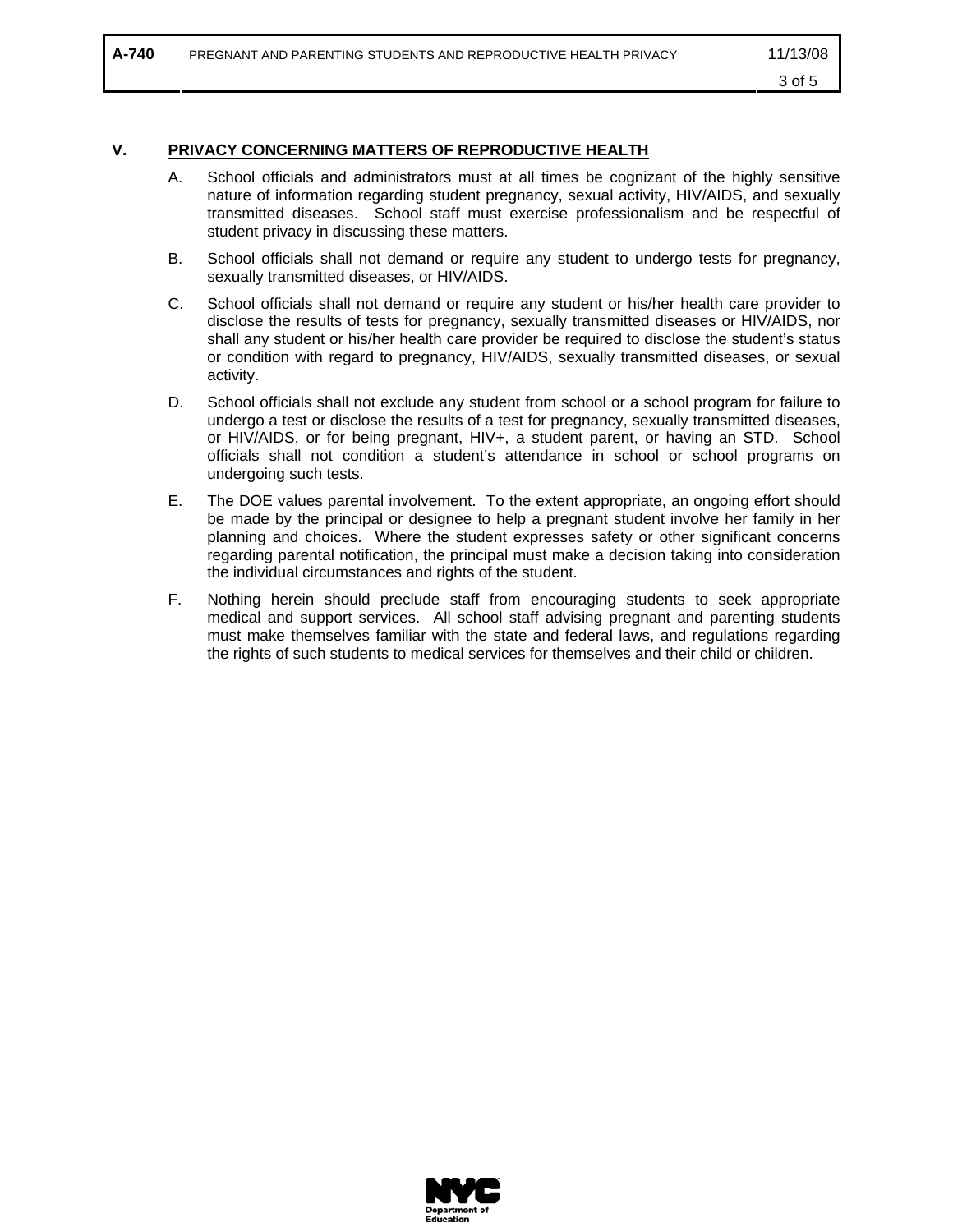# **VI. INQUIRIES**

Inquiries pertaining to guidance-related information for pregnant and parenting students should be addressed to:

| <b>REFERRAL CENTER</b>                             | PHONE/FAX                                                                    | ADDRESS                                         |
|----------------------------------------------------|------------------------------------------------------------------------------|-------------------------------------------------|
| Bronx @<br><b>Bronx Regional HS</b>                | Phone: 718-842-9200<br>718-842-9201<br>718-842-9281<br>718-589-6387<br>Fax:  | 1010 Rev. Polite Avenue<br>Bronx, NY 10459      |
| Brooklyn East @<br><b>Linden Learning Center</b>   | Phone: 718-649-3400<br>Fax:<br>718-272-2923                                  | 1965 Linden Blvd.<br>Brooklyn, NY 11207         |
| Brooklyn West @<br>Marcy Avenue Complex            | Phone: 718-636-5770<br>(Press 1 for Referral Center)<br>718-398-4476<br>Fax: | 832 Marcy Avenue<br>Brooklyn, 11216             |
| Queens @<br>Jamaica Learning Center                | Phone: 718-739-2100<br>718-523-1251<br>Fax:                                  | 162-02 Hillside Avenue<br>Queens, NY 11432      |
| Manhattan @<br><b>Alternative Learning Complex</b> | Phone: 212-868-7238 ext. 1162<br>212-868-7841 ext. 1162<br>Fax: 212-967-4565 | 500 8th Avenue<br>New York, NY 10018            |
| Staten Island @ St. George                         | Phone: 718-273-3225<br>718-273-1060<br>718-273-3256<br>Fax:<br>718-448-3936  | 450 St. Mary's Place<br>Staten Island, NY 10301 |